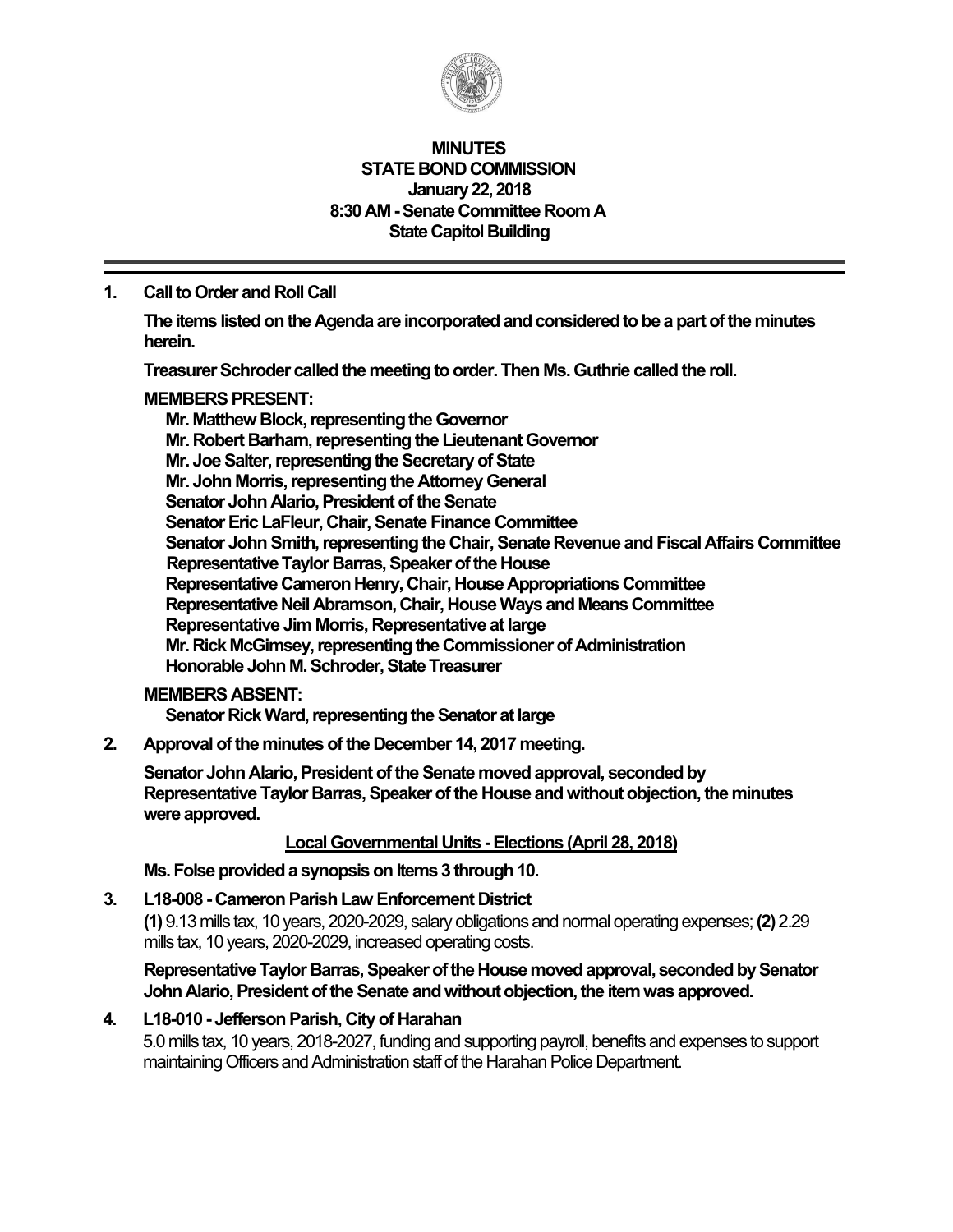**Representative Taylor Barras, Speaker of the House moved approval, seconded by Senator John Alario, President of the Senate and without objection, the item was approved.** 

### **5. L18-006 - Lafourche Parish, Fire Protection District No. 6**

7.6 mills tax, 10 years, 2019-2028, **(1)** acquiring, constructing, improving, maintaining and operating fire protection facilities and equipment, including purchasing fire trucks and other firefighting equipment and **(2)** paying the cost of obtaining water for fire protection purposes.

**Representative Taylor Barras, Speaker of the House moved approval, seconded by Senator John Alario, President of the Senate and without objection, the item was approved.** 

### **6. L18-004 - Lincoln Parish School Board**

**(1) Dubach School District No. 5 -** 2.99 mills tax, 10 years, 2019-2028, maintaining and operating school facilities, including, but not limited to, the payment of the costs of utilities; **(2) Choudrant School District No. 6 - 2.99 mills tax, 10 years, 2020-2029, constructing, improving, maintaining** and/or operating the public schools and public school system.

**Representative Taylor Barras, Speaker of the House moved approval, seconded by Senator John Alario, President of the Senate and without objection, the item was approved.** 

### **7. L17-408 - Morehouse Parish, City of Bastrop**

**(1)** 0.5% sales tax, 10 years, beginning July 1, 2018, any and all lawful municipal purposes, including but not limited to funding into bonds; **(2)** 0.5% sales tax, 10 years, beginning July 1, 2018, any and all lawful municipal purposes, including but not limited to funding into bonds; **(3)** 1.0% sales tax, 10 years, beginning July 1, 2018, any and all lawful municipal purposes, including but not limited to funding into bonds.

**Representative Taylor Barras, Speaker of the House moved approval, seconded by Senator John Alario, President of the Senate and without objection, the item was approved.** 

# **8. L18-001 - Rapides Parish, Gravity Drainage District No. 2**

10.0 mills tax, 10 years, 2018-2027, acquiring, constructing, improving, maintaining and operating gravity drainage and other flood prevention works.

**Representative Taylor Barras, Speaker of the House moved approval, seconded by Senator John Alario, President of the Senate and without objection, the item was approved.** 

# **9. L18-007 - Webster Parish, Cullen Fire Protection District No. 6**

11.92 mills tax, 10 years, 2019-2028, acquiring, constructing, improving, maintaining and/or operating fire protection facilities and equipment, including the costs of obtaining water for fire protection purposes.

**Representative Taylor Barras, Speaker of the House moved approval, seconded by Senator John Alario, President of the Senate and without objection, the item was approved.** 

# **10. L18-005 - Webster Parish School Board**

**School District - (1)** 6.15 mills tax, 10 years, 2018-2027, additional aid and support to the public schools; **(2)** 2.64 mills tax, 10 years, 2018-2027, providing repairs, upkeep, additions and maintenance of buildings and physical properties to the schools; **(3) Consolidated School District No. 3 -** 26.42 mills tax, 10 years, 2018-2027, construction, renovation, repair and improvement of public school buildings and facilities, including acquisition of furniture, fixtures, equipment and other school related property.

**Representative Taylor Barras, Speaker of the House moved approval, seconded by Senator John Alario, President of the Senate and without objection, the item was approved.**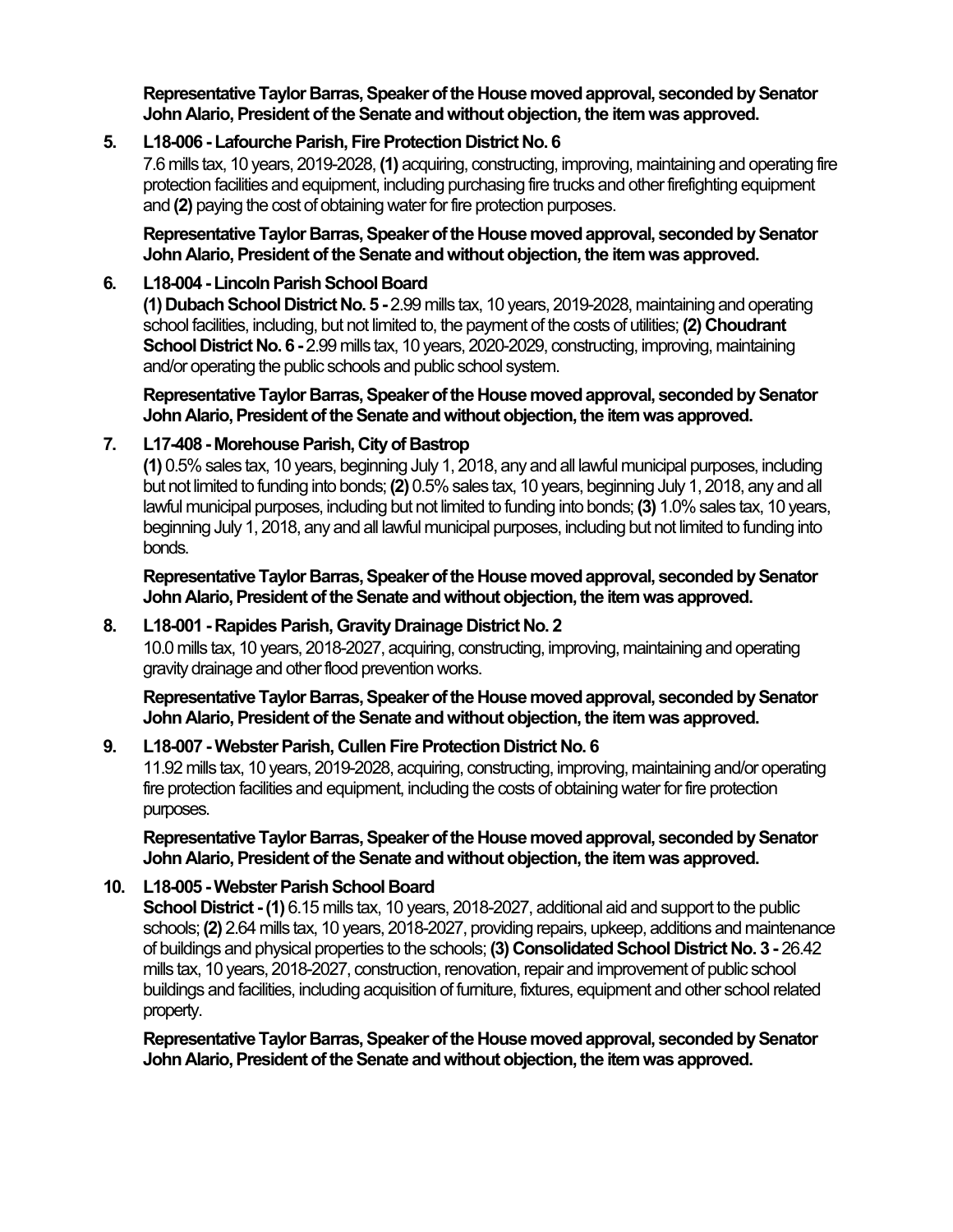### **11. L18-009 - Jefferson Parish, Stonebridge Neighborhood Improvement and Beautification District**

**(1)** Not exceeding \$6,700,000 Taxable Limited Tax Bonds, in one or more series, not exceeding 6%, not exceeding 15 years, acquiring, constructing, improving, operating and/or maintaining recreational and other facilities; **(2)** Not exceeding \$500,000 Taxable Bond Anticipation Notes, not exceeding 6%, not exceeding 1 year, interim financing.

**Ms. Folse provided a synopsis. Senator John Alario, President of the Senate moved approval, seconded by Representative Taylor Barras, Speaker of the House and without objection, the item was approved.** 

# **12. L18-003 - Lafayette Parish, Lafayette Airport Commission**

Not exceeding \$60,000,000 Excess Revenue Bonds, in one or more series, not exceeding 12%, not exceeding 15 years, constructing and acquiring airport facilities, additions and improvements, including necessary furnishings, machinery and equipment.

**Ms. Folse provided a synopsis. Representative Taylor Barras, Speaker of the House moved for conditional approval contingent upon adoption and subsequent verification of a resolution by the City-Parish authorizing the incurrence of the debt, which is scheduled to be adopted on January 23, 2018. The motion was seconded by Senator Eric LaFleur, Chair, Senate Finance Committee, and without objection, the item was conditionally approved.** 

# 13. L18-011 - Ouachita Parish, Town of Sterlington

Not exceeding \$2,000,000 Revenue Bonds, taxable or tax-exempt, in one or more series, not

# exceeding 5%, not exceeding 27 years, **(1)** construct, acquire, maintain, operate and equip **(a) exceeding by participants of wears (f) oppstuct acquire partiain operate and equip of** *CD***<br>convessions facility and <b>(b)** parking velated facilities, each of which will be beated within the existing

youth sports park and tournament complex and **(2)** paying the costs associated with the installation of lighting and electrical systems located within the Complex.

# **14. L18-002 - Vernon Parish, Water and Sewer Commission No. 1 (LDH Program)**

Not exceeding \$2,575,000 Taxable Water Revenue Bonds, or other evidences of indebtedness, in one or more series, not exceeding 2.45%, not exceeding 22 years, constructing and acquiring additions, extensions and improvements to the drinking water system, including equipment and fixtures.

**Ms. Folse provided a synopsis. Senator John Alario, President of the Senate moved approval, seconded by Representative Taylor Barras, Speaker of the House and without objection, the item was approved.** 

# **Political Subdivisions - Bonds**

# **15. S18-001 - Louisiana Community Development Authority (City of Baker School District Project)**

Not exceeding \$6,000,000 Revenue Bonds, in one or more series, taxable or tax-exempt, not exceeding 6% fixed and/or 8% variable rate, not exceeding 20 years, **(1)** financing the demolition, construction, reconstruction, renovation and improvement of flood damaged schools within the District, including all furnishings, fixtures and facilities incidental or necessary; **(2)** funding capitalized interest, if necessary and **(3)** funding a debt service reserve fund, if necessary.

**Ms. Folse provided a synopsis. Additional information was provided by Matthew Kern, Bond Counsel, Jones Walker, LLP. After further discussion, Senator John Alario, President of the Senate moved approval, seconded by Representative Taylor Barras, Speaker of the House and without objection, the item was approved.**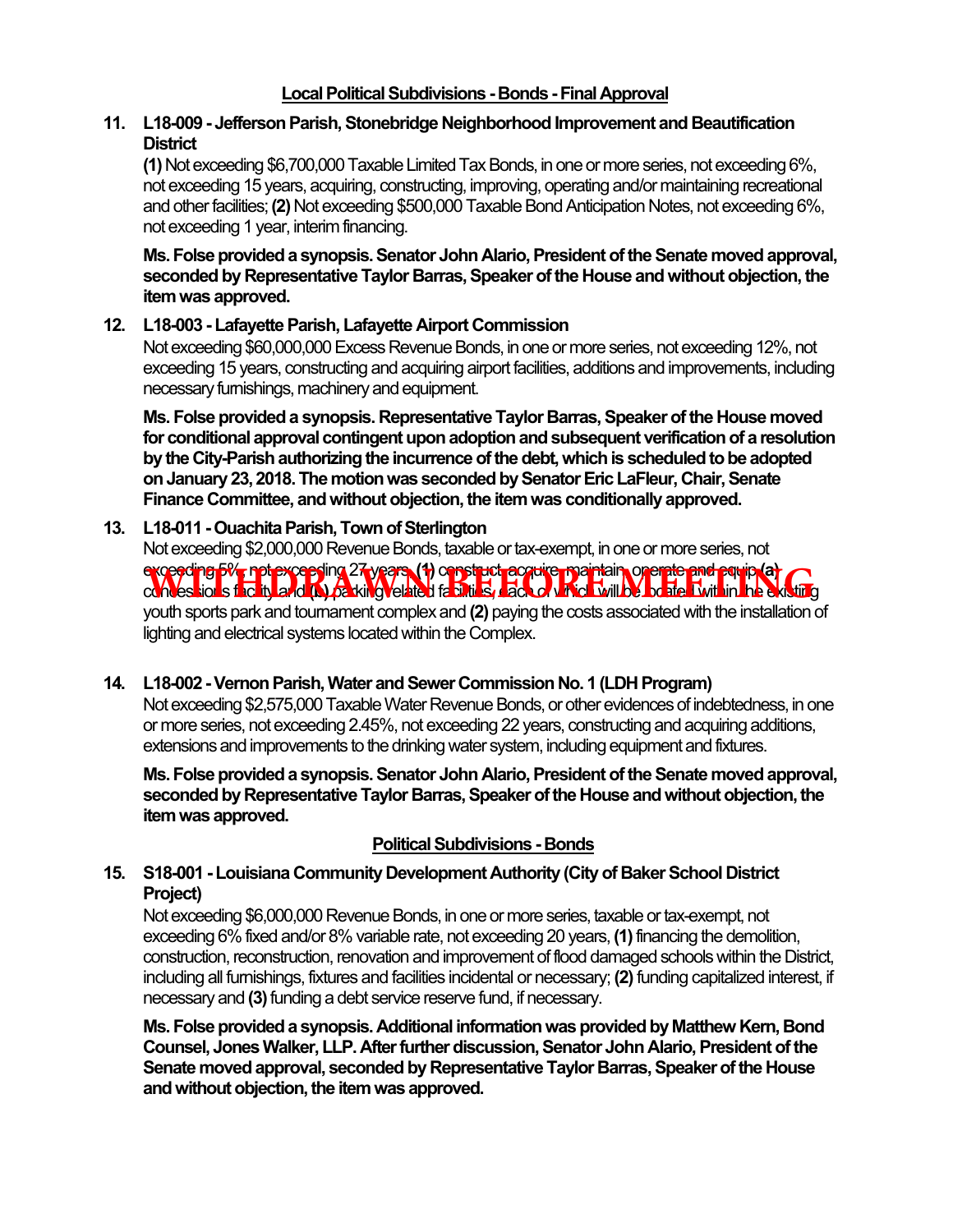# **16. S18-002 - Louisiana Community Development Authority (American Biocarbon CT, LLC Project)**

Not exceeding \$30,000,000 Revenue Bonds (Volume Cap), taxable or tax-exempt, in one or more series, not exceeding 12%, fixed or floating rate, not exceeding 25 years, **(1)** development and construction of a biorefinery plant that will convert sugarcane waste into biocarbon products, including but not limited to energy pellets and briquettes in White Castle, Iberville Parish, **(2)** paying capitalized interest and **(3)** funding a debt service reserve fund, if necessary.

**Ms. Folse provided a synopsis. Representative Taylor Barras, Speaker of the House moved approval, seconded by Senator John Alario, President of the Senate and without objection, the item was approved.** 

# **Ratifications and or Amendments to Prior Approvals**

**Ms. Folse provided a synopsis on Items 17 through 20.** 

**17. L17-162A - Red River Parish School Board, Parishwide School District No. 1**  Amendment of a prior approval granted on May 18, 2017, to reflect change in cost of issuance and professionals associated with a change in structure.

**Representative Taylor Barras, Speaker of the House moved approval, seconded by Senator John Alario, President of the Senate and without objection, the item was approved.** 

# **18. L17-164A - Bienville Parish School Board, School District No. 1**

Amendment of a prior approval granted on May 18, 2017, to reflect change in cost of issuance and professionals associated with a change in structure.

**Representative Taylor Barras, Speaker of the House moved approval, seconded by Senator John Alario, President of the Senate and without objection, the item was approved.** 

# **19. L17-254A - St. Tammany Parish, Recreation District No. 14**

Amendment of a prior approval granted on August 17, 2017, to reflect change in cost of issuance and professionals associated with a change in structure.

**Representative Taylor Barras, Speaker of the House moved approval, seconded by Senator John Alario, President of the Senate and without objection, the item was approved.** 

# **20. L17-340A - DeSoto Parish School Board, School District No. 1**

Amendment of a prior approval granted on September 21, 2017, to reflect change in cost of issuance and professionals.

**Representative Taylor Barras, Speaker of the House moved approval, seconded by Senator John Alario, President of the Senate and without objection, the item was approved.** 

# **State of Louisiana**

# **21. State of Louisiana General Obligation Refunding Term Loan, Series 2013D**

Delegation of authority to the Director, after consultation with bond counsel and the financial advisor, to take appropriate action, which may include amendments to documents, in connection with changes in terms of prepayment and the impact to the bonds due to recent changes to the federal corporate tax rate.

**Ms. Folse provided a synopsis. Additional information was provided by Renee Boicourt, Financial Advisor, Lamont Financial Services. After further discussion, Representative Taylor Barras, Speaker of the House moved approval, seconded by Senator John Alario, President of the Senate and without objection, the item was approved.** 

**22. State of Louisiana Gasoline and Fuels Tax Revenue Refunding Bonds, Series 2017A, 2017D-1 and 2017D-2**